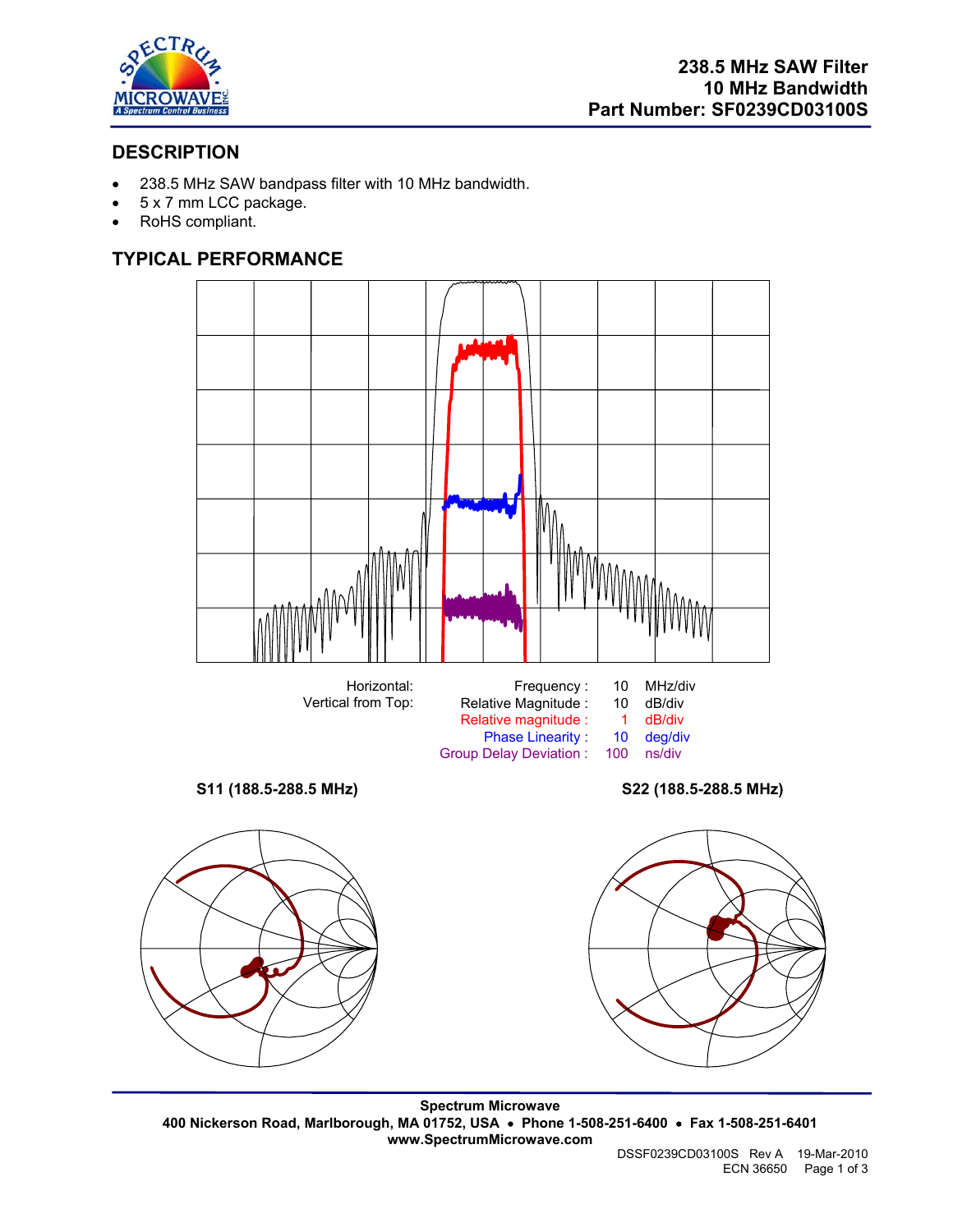

## **SPECIFICATION**

| Parameter                        | Min  | I vp  | <b>Max</b> | <b>Units</b> |
|----------------------------------|------|-------|------------|--------------|
| Center Frequency (Fc)            |      | 238.5 |            | <b>MHz</b>   |
| <b>Insertion Loss</b>            |      | 11.5  | 13.5       | dB           |
| Passband Ripple <sup>1</sup>     |      | 0.6   | 1.5        | $dB$ p-p     |
| Phase Deviation from Linear      |      | 9     |            | deg. p-p     |
| 1.5 dB Bandwidth                 | 8.84 | 9.2   |            | MHz          |
| Rejection (138.5 to 218.5 MHz)   | 45   | 49    |            | dB           |
| Rejection (218.5 to 228.5 MHz)   | 30   | 40    |            | dB           |
| Rejection (228.5 to 230 MHz)     | 10   | 21    |            | dB           |
| Rejection (247 to 248.5 MHz)     | 10   | 25    |            | dB           |
| Rejection (248.5 to 258.5 MHz)   | 30   | 38    |            | dB           |
| VSWR over Fc ± 4.42 MHz          |      | 2.2   | 2.5        | :1           |
| System Source and Load Impedance |      | Ω     |            |              |
| <b>Ambient Temperature</b>       |      | 25    |            | °C           |

Notes: 1. Evaluated over any 4 MHz contiguous bandwidth within  $238.5 \pm 5$  MHz. 2. Limits are met over the full operating temperature range.

#### **MAXIMUM RATINGS**

| Parameter                          |       |    | lax |        |
|------------------------------------|-------|----|-----|--------|
| Storage Temperature Range          | -40   | 25 | 85  | $\sim$ |
| <b>Operating Temperature Range</b> | $-20$ | 25 | 85  | $\sim$ |
| Input Power Level                  | -     |    | 20  | dBm    |

### **MATCHING CIRCUIT**



Notes:

- 1. Recommend use of 2% tolerance matching components. Inductor Q=45.
- 2. Component values are for reference only and may change depending on board layout.

**Spectrum Microwave 400 Nickerson Road, Marlborough, MA 01752, USA** • **Phone 1-508-251-6400** • **Fax 1-508-251-6401 www.SpectrumMicrowave.com**